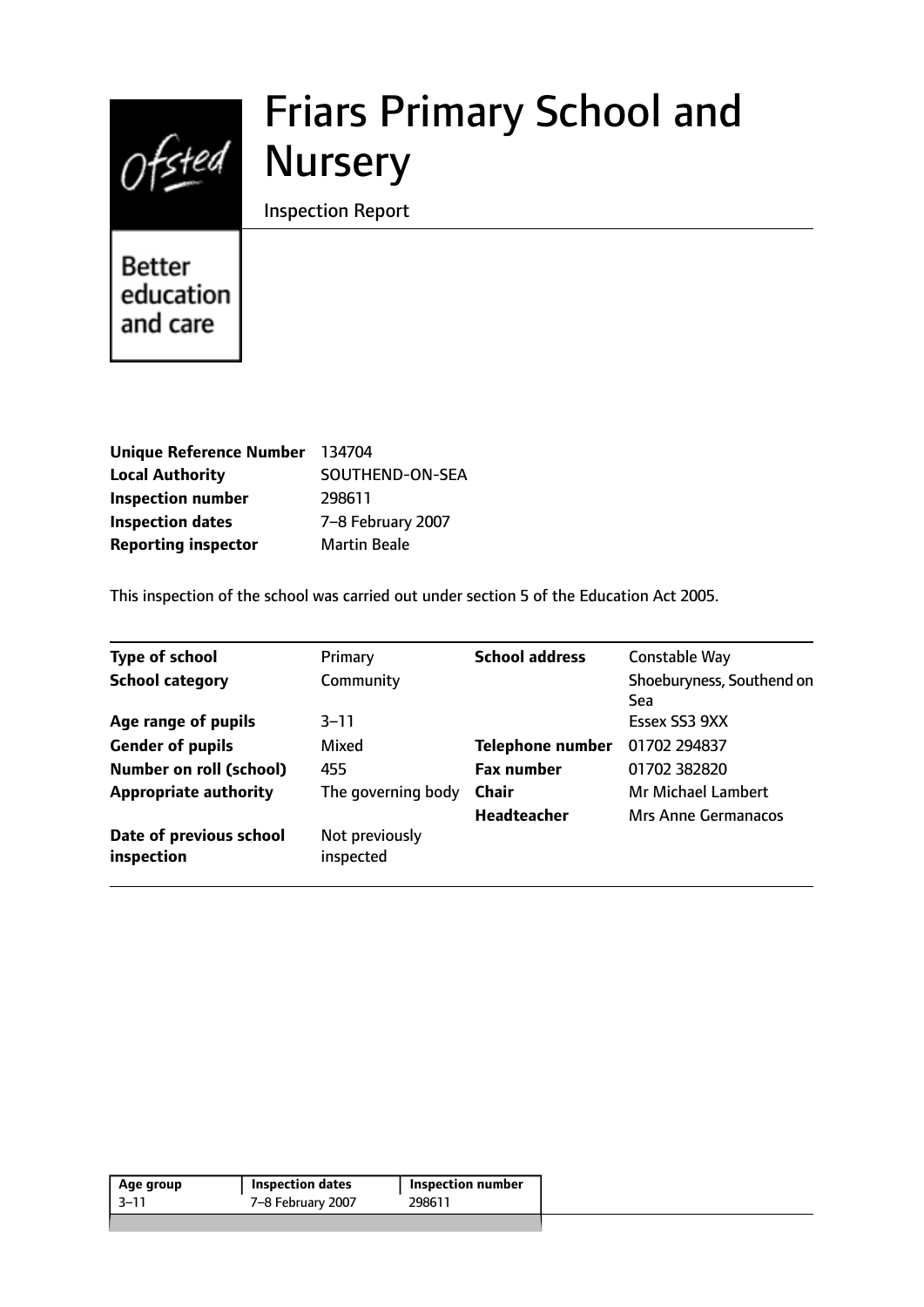© Crown copyright 2007

Website: www.ofsted.gov.uk

This document may be reproduced in whole or in part for non-commercial educational purposes, provided that the information quoted is reproduced without adaptation and the source and date of publication are stated.

Further copies of this report are obtainable from the school. Under the Education Act 2005, the school must provide a copy of this report free of charge to certain categories of people. A charge not exceeding the full cost of reproduction may be made for any other copies supplied.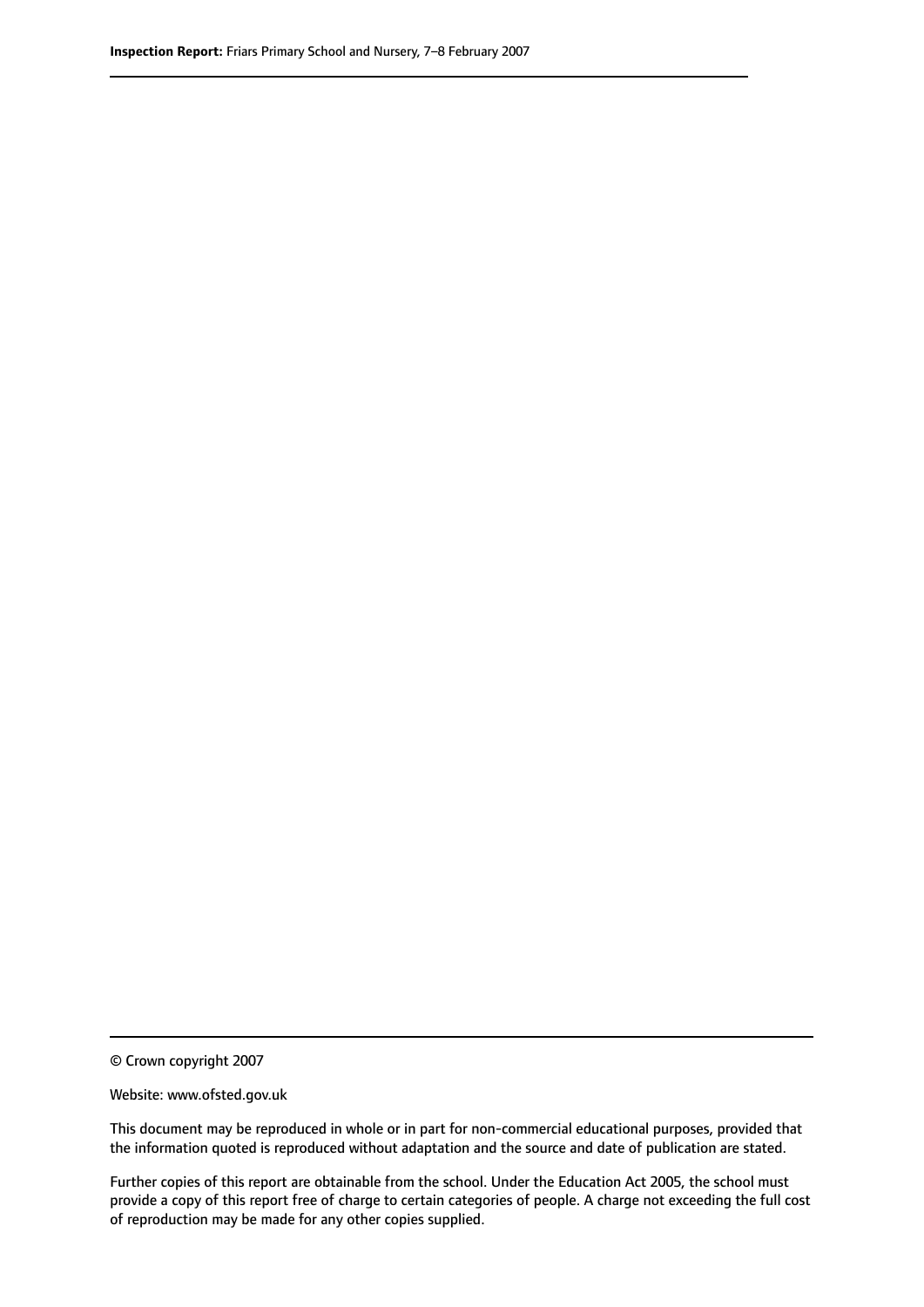# **Introduction**

The inspection was carried out by three Additional Inspectors.

## **Description of the school**

This large school was formed in September 2004 by the amalgamation of the former infant and junior schools. It is in an area where many families experience considerable social and economic disadvantages. The number on roll is falling because of declining birth rates in the area. Free school meal eligibility is double the national average. Pupil turnover is high and constitutes a real barrier to raising attainment. Attainment on entry is falling year by year and is currently well below that normally expected of three-year olds. All but a few pupils are of White British heritage and only a very small number speaks English as an additional language. An average proportion has learning difficulties or disabilities and a small amount of pupils have statements of special educational needs.

#### **Key for inspection grades**

| Grade 1 | Outstanding  |
|---------|--------------|
| Grade 2 | Good         |
| Grade 3 | Satisfactory |
| Grade 4 | Inadequate   |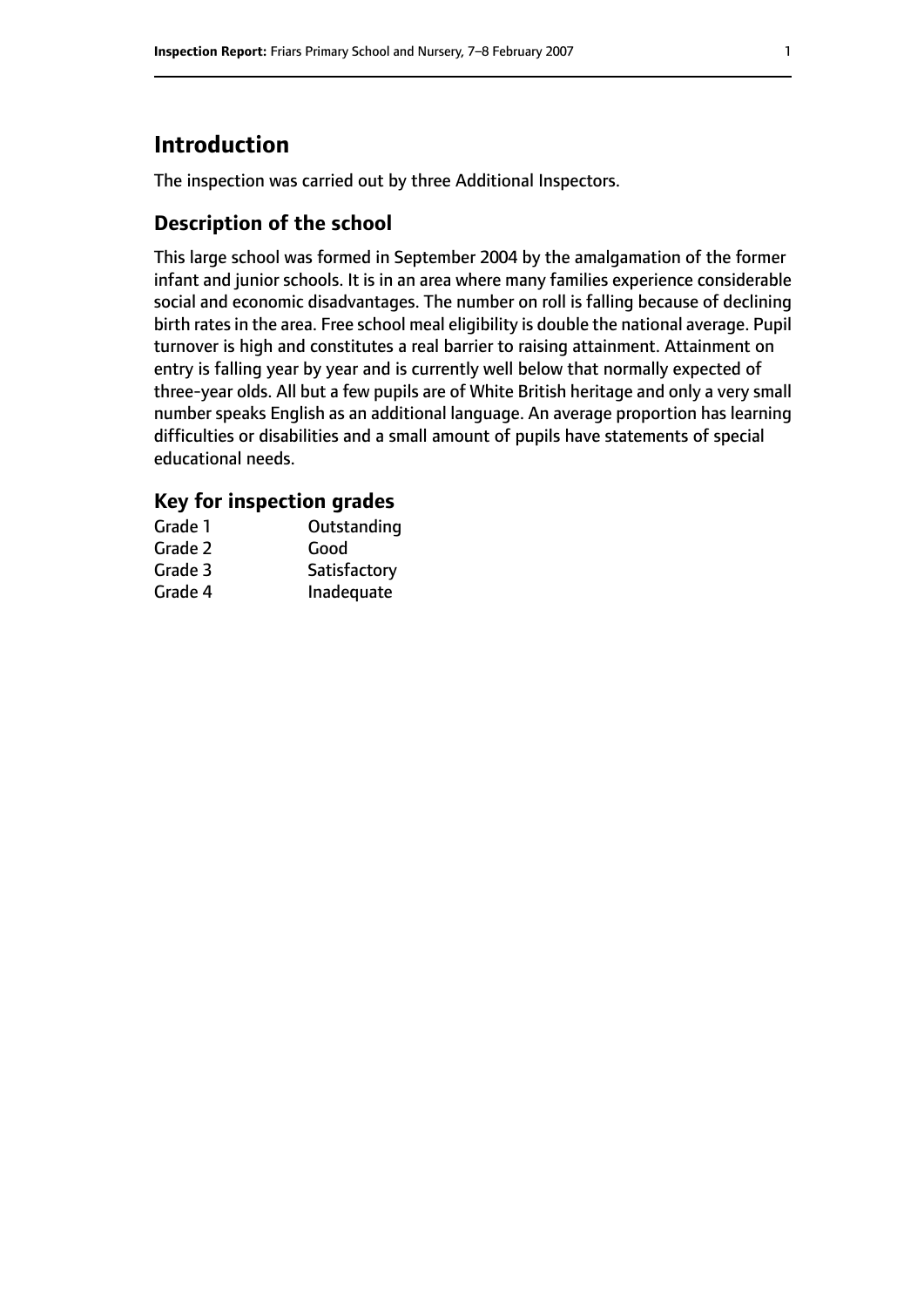# **Overall effectiveness of the school**

#### **Grade: 3**

The inspection confirms the school's view that its effectiveness is satisfactory. Good leadership and management have moved the school forward enormously since its opening. The headteacher has skilfully managed the school through this period with valuable support from senior staff and governors. All aspects of the school's work are improving and some are already good because school self-evaluation is accurate and thorough. However, it is too soon for improved provision to impact fully on learning and achievement because high levels of pupil mobility continue to lower standards. Pupils who leave have generally been more able than those replacing them. Nevertheless, parents are very pleased with the children's progress and express much support for the school.

The school is an interesting place in which to learn, not least because of its good curriculum. Links with other organisations are exploited well to support individuals, and contribute much to the good care, support and guidance. Pupils say how safe they feel, and that there is always someone to turn to with a problem. As one pupil said, 'We are one big family'. Personal development and well-being are good. The pupils grow into polite young people who enjoy learning. They make sensible choices about diet and exercise, and contribute much to the life of the school and the community.

Many inconsistencies in teaching have been tackled successfully but some still remain. Although there are many good lessons and the quality of teaching and learning are improving it remains satisfactory overall. The high expectations of many teachers are not universal, and teachers do not always use classroom assistants effectively. However, much attention is placed on finding ways for pupils to succeed, even if they are only at the school for a short time. Support for pupils with learning difficulties or disabilities and for the small number with English as an additional language is effective, and enables them to make satisfactory progress. Pupils learn to be part of a team, but have limited opportunities to take responsibility for improving their learning, because teachers do not always use assessment information effectively or mark work in a way that shows pupils clearly how they can improve.

The youngest children make a good start through effective teaching in the stimulating environment of the Nursery and Reception classes. However, their weak skills on entry mean many do not reach standards expected of them by the time they enter Year 1. Progress is satisfactory across Years 1 to 6 but inconsistent. Targets are reasonably challenging and generally met. Progress in science has been slower than in English and mathematics because of insufficient teaching of enquiry skills. Weaker writing compared with reading is partly the result of very low attainment on entry. However, until recently, basic skills have not been taught effectively, and opportunities for writing in other subjects were not fully exploited. Achievement is satisfactory, but standards are below average by the end of Year 6, largely because of the impact of pupil mobility. Nevertheless, pupils' satisfactory academic progress combined with their social skills provides a solid base for the next stage of their education.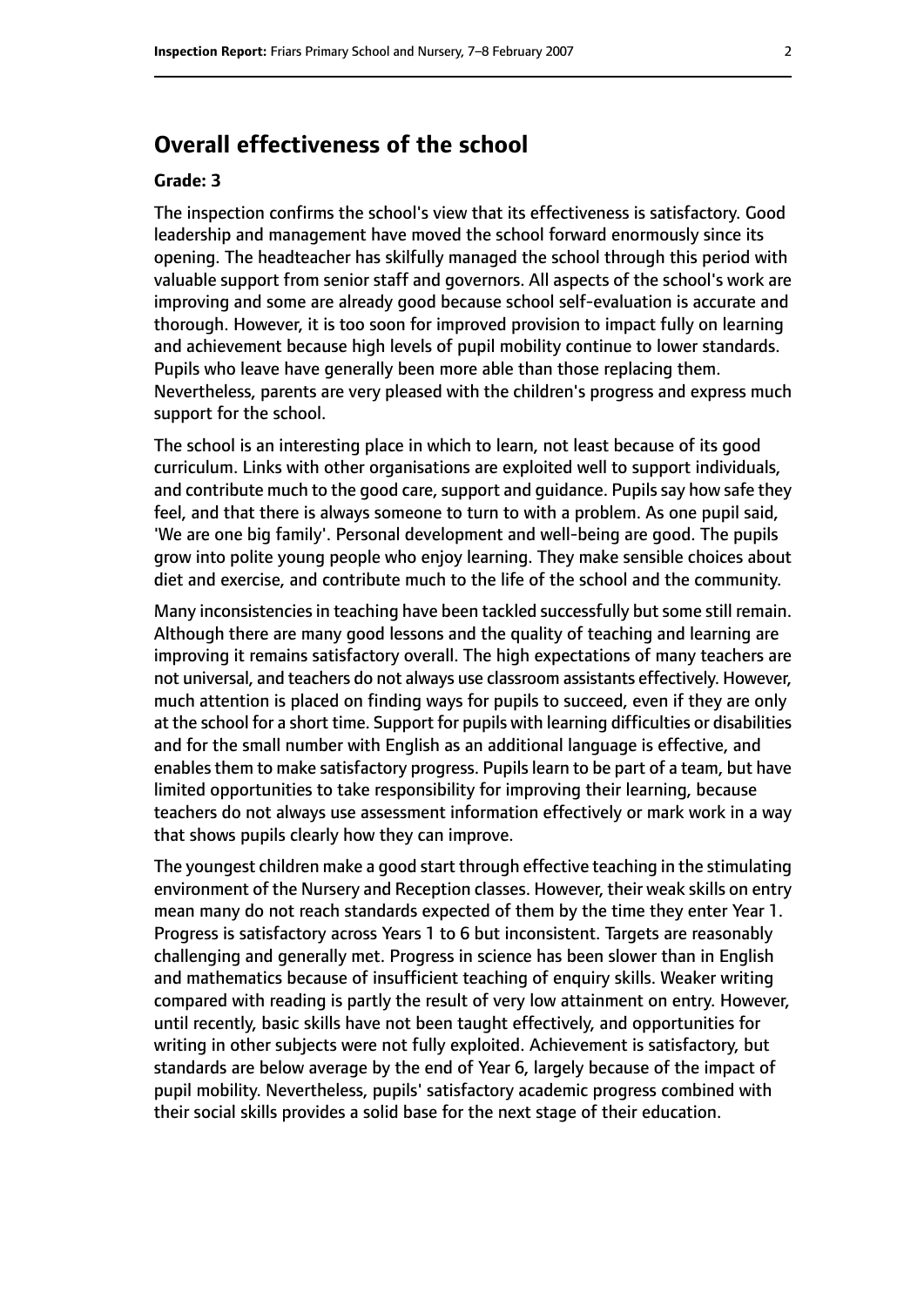Even though standards remain below average, the school provides good value for money because senior staff and governors have built a good capacity for further improvement. In a relatively short time, they have dealt effectively with the challenges of low attainment on entry, high pupil mobility and considerable staffing changes. They have also steered the school through constraints on funding caused by falling pupil numbers and a shortfall from the time of the amalgamation. Their careful planning and securing of other funding has led to much improvement to the environment and resources, although there is scope for more effective and creative use by teachers of the technology available to make learning more interesting.

#### **What the school should do to improve further**

- Bring teaching more consistently to the quality of the best by ensuring that expectations are consistently high, more effective use is made of technology and support staff are better deployed.
- Raise standards in writing by teaching basic skills more effectively and giving pupils opportunities to develop writing in a wider range of subjects.
- Base science teaching throughout the school on learning through the development of skills of enquiry and investigation.
- Make better use of assessment information and marking so that pupils are clear about their targets and the steps they need to take to achieve them.

## **Achievement and standards**

#### **Grade: 3**

Achievement and standards are satisfactory overall, although there are clear indications that effective leadership and management is already beginning to improve the progress that many pupils make. Children make good progressin the Foundation Stage, although the standards of a large proportion are below those normally expected of five-year-olds by the time they enter Year 1. The 2006 results for pupils in Year 2 were below average in reading, writing and mathematics. However, the school's tracking indicates that the 2006 scores represent good progress in reading and mathematics, but satisfactory progressin writing in relation to their attainments on entry to school or at the beginning of Year 1. Progress is satisfactory overall in Years 3 to 6, but more able pupils make slower progress in science than in the other core subjects. The action taken to improve science is bearing fruit but has not reached the top of the school. Test results in 2006 for Year 6 pupils were below average overall, but were better in English than in mathematics and science. Here again, the school's results were affected by the performance of lower attaining pupils who joined the school during Key Stage 2. Many pupils actually made better progress than the overall results suggest. However, the school is not complacent. Effective monitoring has been quick to identify writing as a weaker area and as a focus for attention, although it is too early yet to judge if this is leading to sustained improvement.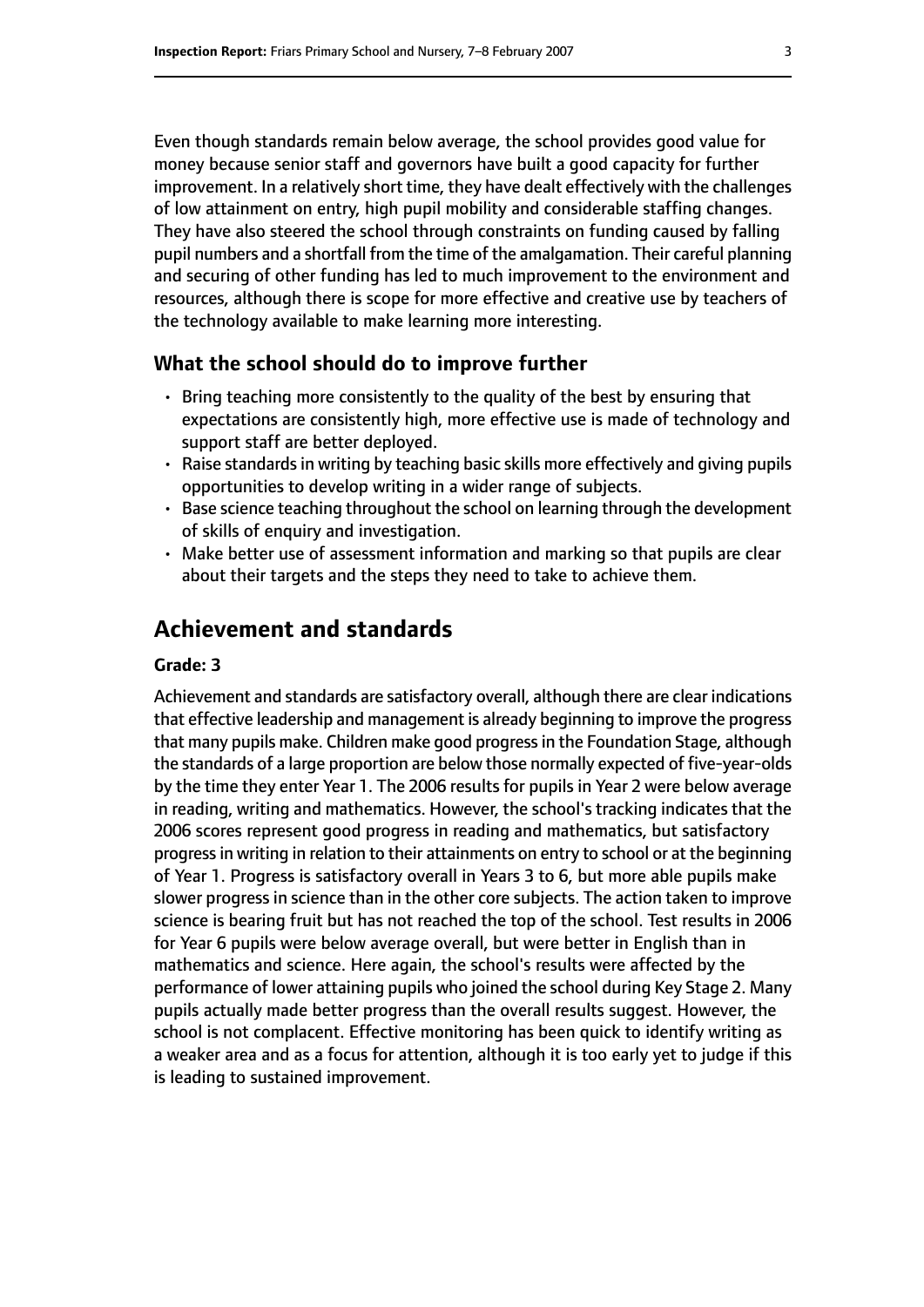# **Personal development and well-being**

#### **Grade: 2**

Personal development and well-being are good. Pupils are friendly, confident and helpful. They are happy at school, enjoy learning and are enthusiastic about school life, particularly the clubs and additional activities. There is little they would change. Attendance has improved through the action taken by the school and is now close to that in schools nationally. Pupils behave well in lessons and around the school. They are confident that the very rare incidents of bullying are dealt with firmly and effectively. The pupils' spiritual, moral, social and cultural development is good. They grow in self-awareness and reflect on their feelings and actions. Pupils take their responsibilities seriously, such as the buddy system and the school council. One pupil said 'The school council is a central part of the school.' They develop a respect for the beliefs and customs of others, for example through links with a school in Shanghai.

# **Quality of provision**

#### **Teaching and learning**

#### **Grade: 3**

The overall quality of teaching is improving because effective procedures for managing teachers' performance are beginning to make a difference. However, teaching is currently satisfactory overall because the good features seen many lessons are not consistently in place across the school. Teachers encourage all pupils to participate and feel valued. Interactive whiteboards are often used well to stimulate interest and help develop ideas, but some teachers do use this resource to the best effect. When carefully deployed, teaching assistants make a valuable contribution to pupils' learning, for example by supporting lower attaining pupils or pupils new to the school; this is another area where practice is not consistent. Homework plays an increasing part in the learning of pupils through the development of key skills or research for topics. Pupils are generally clear about what they are expected to do and why. Teachers plan lessons to meet individual needs, but marking and assessment do not give pupils a clear understanding of how well they are doing and how to improve.

#### **Curriculum and other activities**

#### **Grade: 2**

The school's good curriculum places emphasis on developing basic skills and supporting the pupils' personal development. Recent measures to improve provision for writing and the teaching of investigative skills are beginning to take effect but will need to be further embedded in order to have their full impact on standards. Pupils particularly value the wide range of relevant and interesting programmes and the contribution of specialist staff. These activities meet their needs and stimulate their interest and imagination. The enrichment activities during and after the school day greatly enhance their experiences and are much enjoyed. Gifted and talented pupils have an increasing range of challenges to extend their skills and thinking. Music, dance and art feature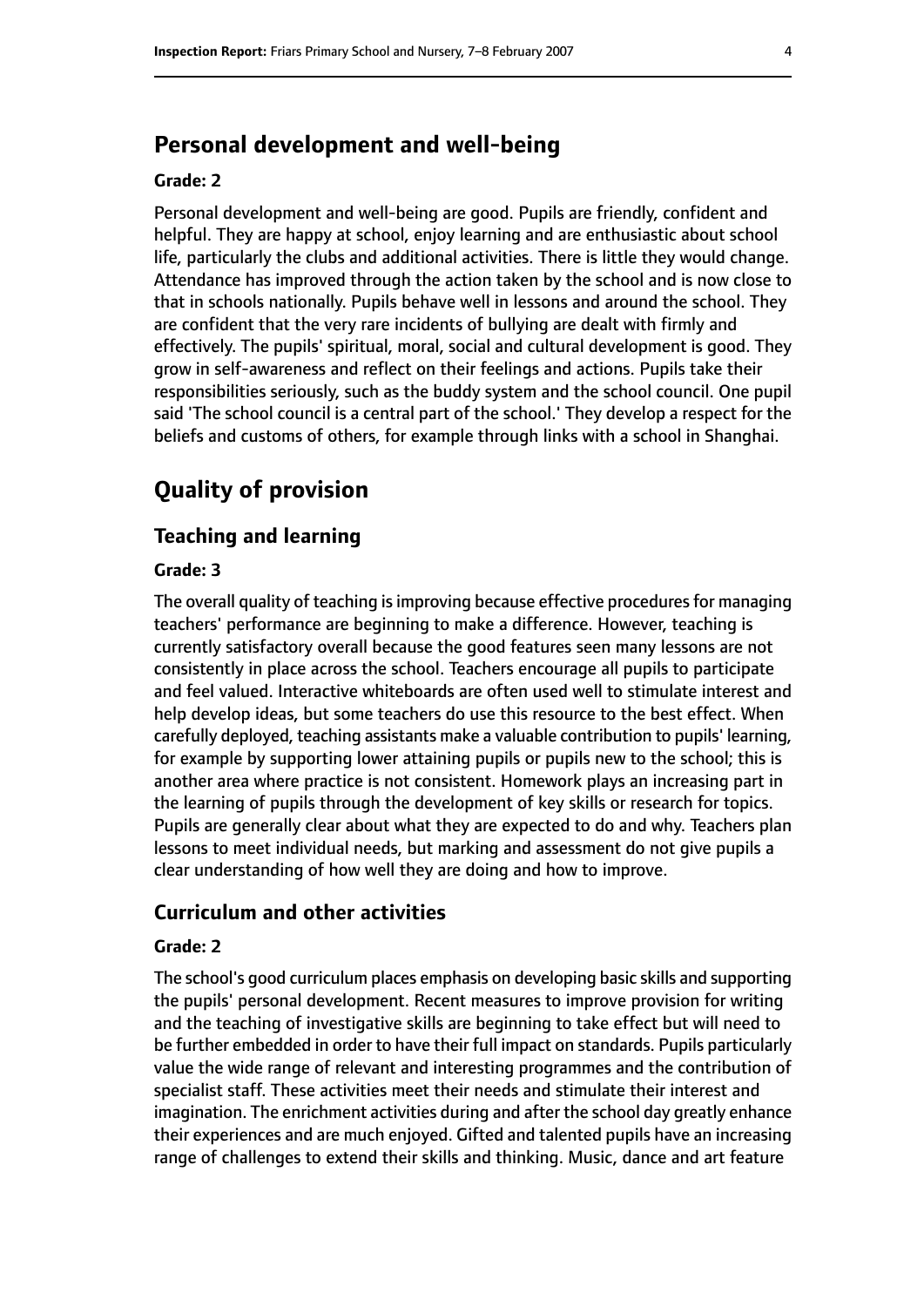strongly in the school's life and there are many opportunities for pupils to learn about other cultures. They talk enthusiastically about additional activities such as 'Chinese Week' and clearly benefit from this in-depth experience. Effective use is made of the outdoor areas to enhance learning and enjoyment.

#### **Care, guidance and support**

#### **Grade: 2**

Parents are very happy that securing their children's welfare is paramount to the school. Pastoral care is excellent. A very wide range of strategies have been adopted to help pupils to feel safe and secure and to integrate newly arrived pupils. These support very well their personal development and also generate a really happy atmosphere throughout the school. Child protection and health and safety procedures are very thorough and clearly understood by all. The needs of pupils who find learning difficult are carefully identified and action taken to support their development results in satisfactory progress in respect of the targets that are set for them. The school has good procedures for tracking the progress of pupils and setting targets. This enables effective programmes to be put in place where a pupil is not meeting expectations. However, these targets are not always shared with pupils in a way that helps them to understand how well they are doing or the steps they need to take to improve.

### **Leadership and management**

#### **Grade: 2**

Leadership and management are effective because pupils' achievements, though currently satisfactory, are improving. This stems from a shared view of how the school can get better. Members of staff are a strong team. They are committed to the direction the headteacher has established and keen to improve their own performance. Together they place considerable emphasis on finding ways for all pupils to be included in, and benefit from, all that the school provides. Governors have been fully involved in supporting the school through its recent changes and fulfil their responsibilities well. Processes for helping staff to do their jobs better are clearly established and this is improving the quality of teaching and learning. However, the role of subject managers is not yet sufficiently developed for them to take a major role in leading improvements. Nevertheless, monitoring is thorough. It leads to accurate school self-evaluation and prompt action to bring about improvements. In less than three years, the school has built an impressive record of successful improvement and a strong platform from which to meet remaining challenges.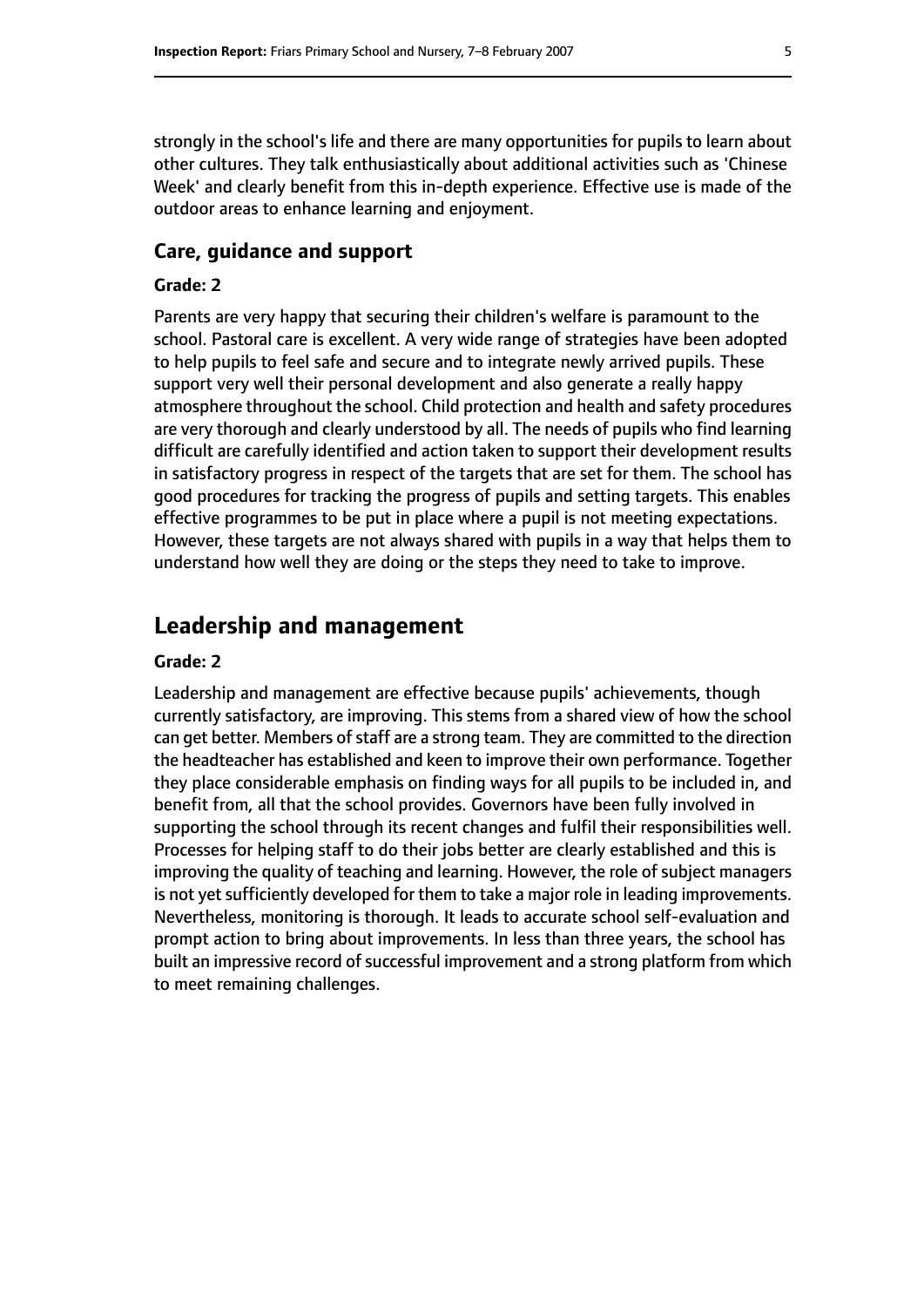**Any complaints about the inspection or the report should be made following the procedures set out inthe guidance 'Complaints about school inspection', whichis available from Ofsted's website: www.ofsted.gov.uk.**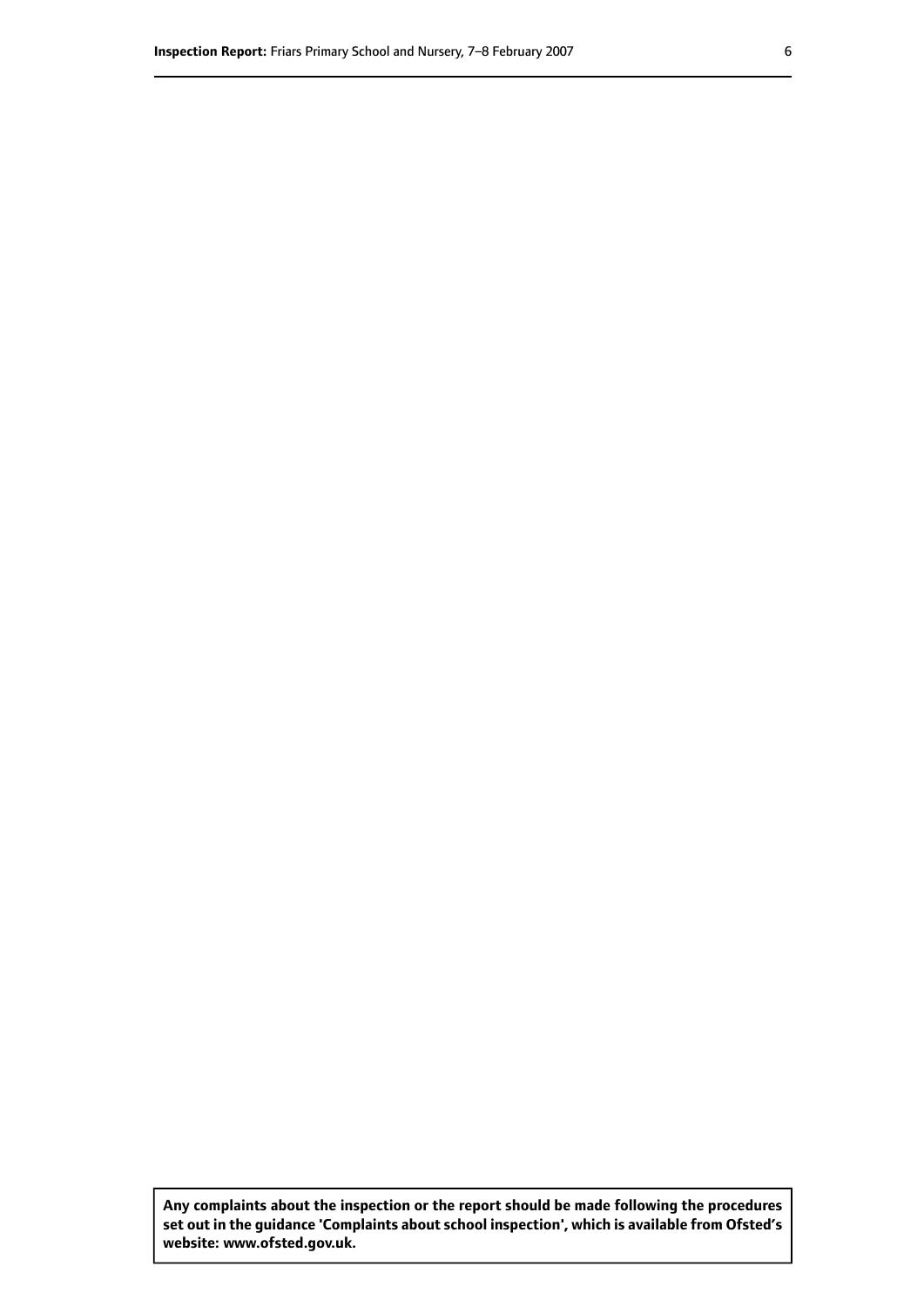# **Inspection judgements**

| Key to judgements: grade 1 is outstanding, grade 2 good, grade 3 satisfactory, and grade 4 | School  |
|--------------------------------------------------------------------------------------------|---------|
| inadeauate                                                                                 | Overall |

# **Overall effectiveness**

| How effective, efficient and inclusive is the provision of education, integrated<br>care and any extended services in meeting the needs of learners? |           |
|------------------------------------------------------------------------------------------------------------------------------------------------------|-----------|
| How well does the school work in partnership with others to promote learners'<br>well-being?                                                         |           |
| The quality and standards in the Foundation Stage                                                                                                    |           |
| The effectiveness of the school's self-evaluation                                                                                                    |           |
| The capacity to make any necessary improvements                                                                                                      |           |
| Effective steps have been taken to promote improvement since the last<br>inspection                                                                  | <b>NA</b> |

## **Achievement and standards**

| How well do learners achieve?                                                                               |  |
|-------------------------------------------------------------------------------------------------------------|--|
| The standards <sup>1</sup> reached by learners                                                              |  |
| How well learners make progress, taking account of any significant variations between<br>groups of learners |  |
| How well learners with learning difficulties and disabilities make progress                                 |  |

# **Personal development and well-being**

| How good is the overall personal development and well-being of the<br>learners?                                  |  |
|------------------------------------------------------------------------------------------------------------------|--|
| The extent of learners' spiritual, moral, social and cultural development                                        |  |
| The behaviour of learners                                                                                        |  |
| The attendance of learners                                                                                       |  |
| How well learners enjoy their education                                                                          |  |
| The extent to which learners adopt safe practices                                                                |  |
| The extent to which learners adopt healthy lifestyles                                                            |  |
| The extent to which learners make a positive contribution to the community                                       |  |
| How well learners develop workplace and other skills that will contribute to<br>their future economic well-being |  |

# **The quality of provision**

| $\Box$ How effective are teaching and learning in meeting the full range of the $\Box$<br>  learners' needs?        |  |
|---------------------------------------------------------------------------------------------------------------------|--|
| $\mid$ How well do the curriculum and other activities meet the range of needs<br>$\mid$ and interests of learners? |  |
| How well are learners cared for, guided and supported?                                                              |  |

 $^1$  Grade 1 - Exceptionally and consistently high; Grade 2 - Generally above average with none significantly below average; Grade 3 - Broadly average to below average; Grade 4 - Exceptionally low.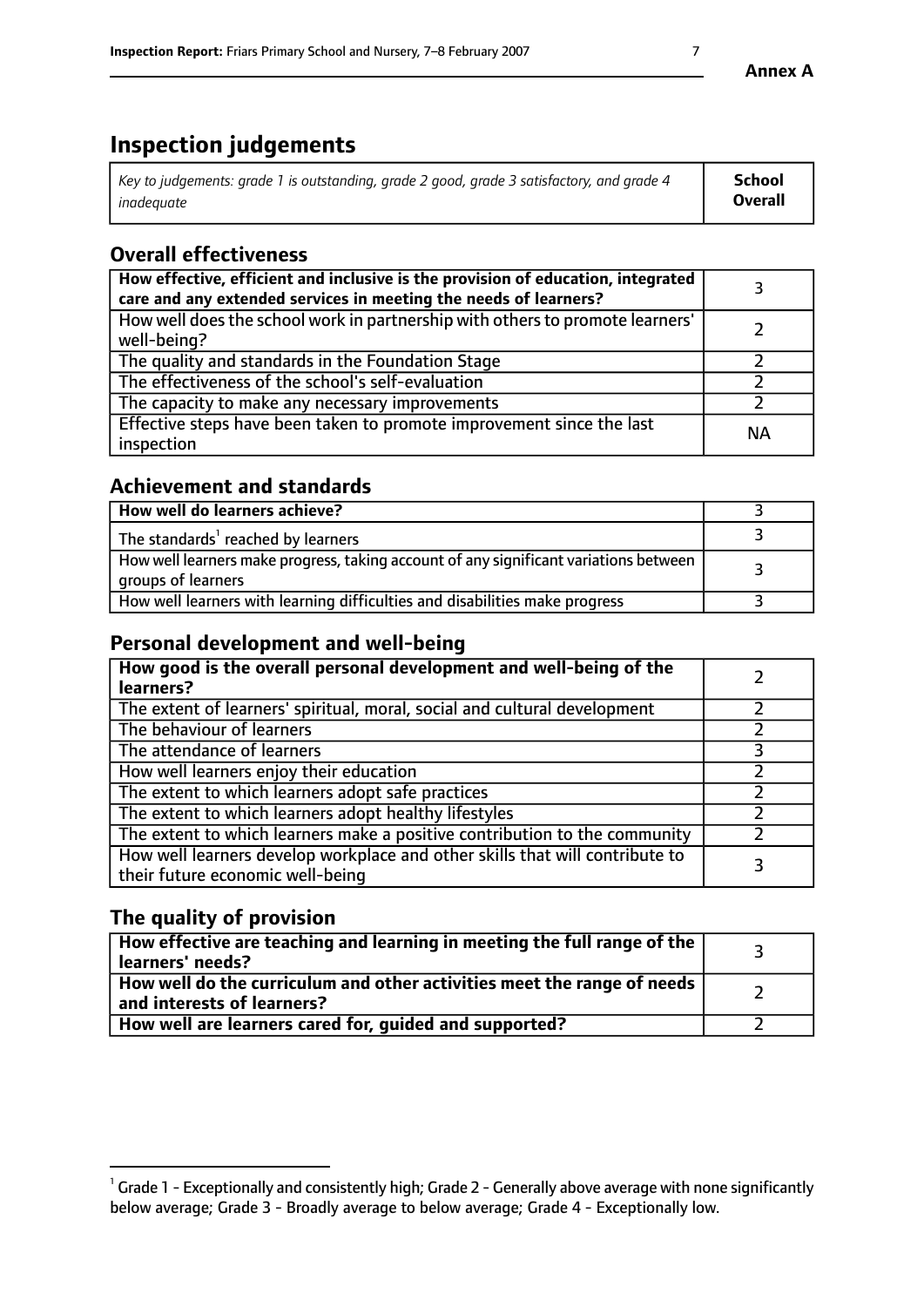# **Leadership and management**

| How effective are leadership and management in raising achievement<br>and supporting all learners?                                              |               |
|-------------------------------------------------------------------------------------------------------------------------------------------------|---------------|
| How effectively leaders and managers at all levels set clear direction leading<br>to improvement and promote high quality of care and education |               |
| How effectively performance is monitored, evaluated and improved to meet<br>challenging targets                                                 | $\mathcal{L}$ |
| How well equality of opportunity is promoted and discrimination tackled so<br>that all learners achieve as well as they can                     |               |
| How effectively and efficiently resources, including staff, are deployed to<br>achieve value for money                                          | $\mathcal{L}$ |
| The extent to which governors and other supervisory boards discharge their<br>responsibilities                                                  |               |
| Do procedures for safequarding learners meet current government<br>requirements?                                                                | Yes           |
| Does this school require special measures?                                                                                                      | No            |
| Does this school require a notice to improve?                                                                                                   | <b>No</b>     |